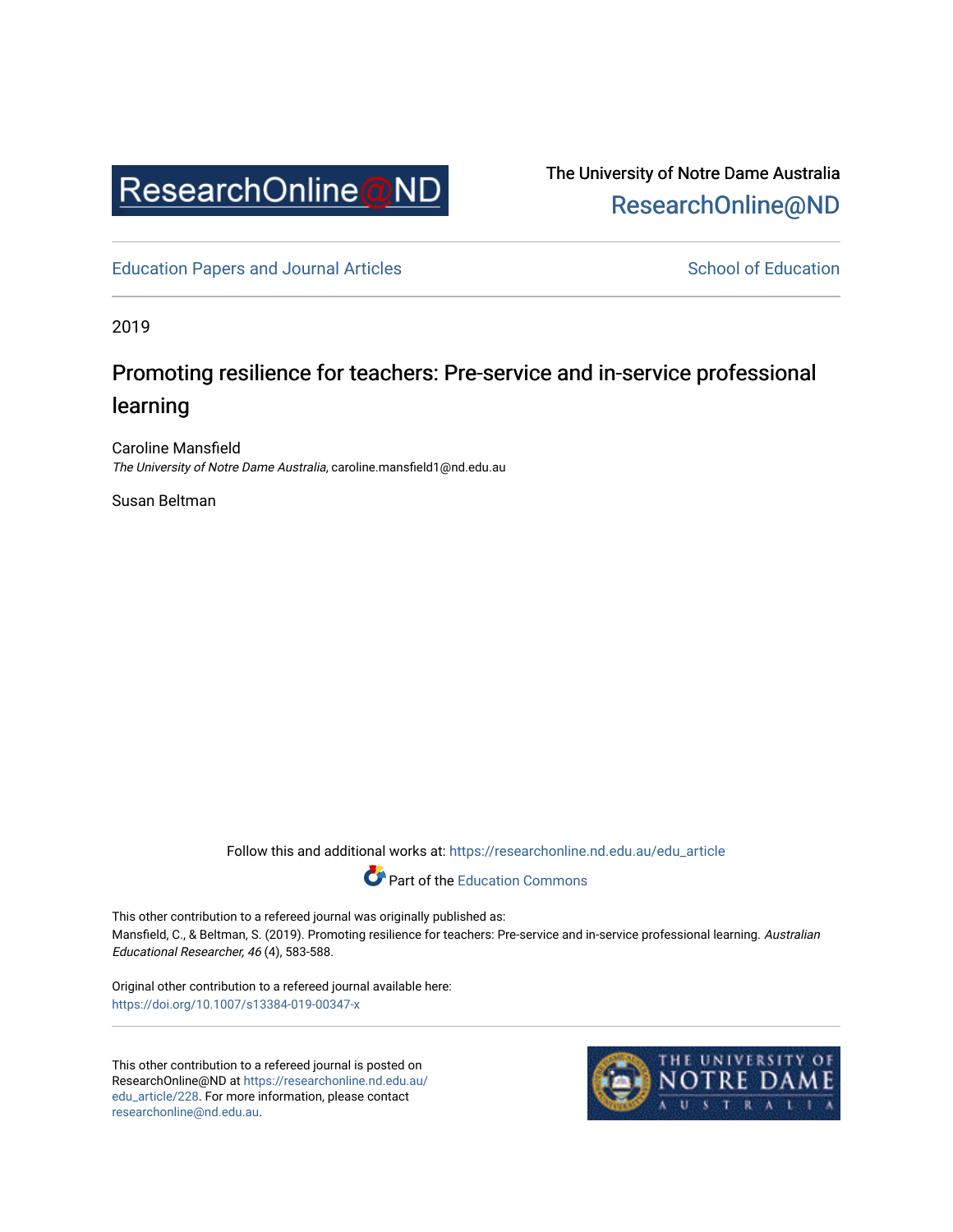This is the peer reviewed version of the following editorial:

Mansfield, C., and Beltman, S. (2019) Promoting resilience for teachers: Pre-service and inservice professional learning. *Australian Educational Researcher, 46*(4), 583-588. doi: 10.1007/s13384-019-00347-x

The final publication is available at Springer via https://doi.org/10.1007/s13384-019-00347-x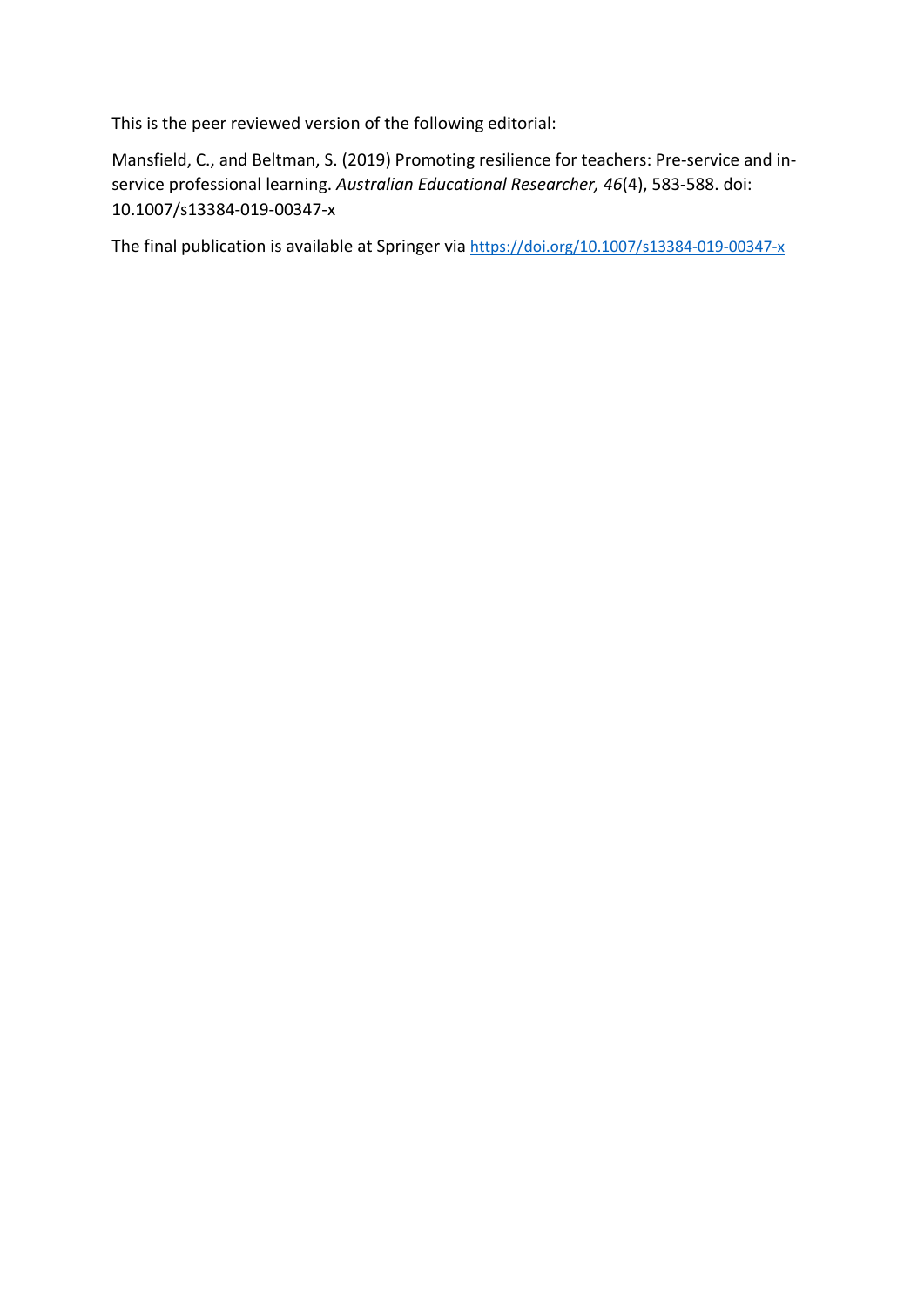## *Editorial*. *Promoting resilience for teachers: Pre-service and in-service professional learning*

Professor Caroline Mansfield (*University of Notre Dame, Australia*) Associate Professor Susan Beltman (*Curtin University, Australia*)

This Special Issue brings together international research focusing on promoting resilience for teachers through professional learning experiences. The collection includes papers presenting empirical research with pre-service teachers and in-service teachers, in a range of contexts and countries, using traditional and innovative methodologies, and examining both formal and informal professional learning experiences. Given widespread professional concerns such as teacher stress and attrition (Harmsen et al. 2018; Kelchtermans 2017), teacher wellbeing (Fleming et al. 2013; Schleicher 2018), and quality teacher retention (Day and Gu 2014), this Special Issue offers a unique contribution to the field by illustrating the ways in which teacher resilience can be promoted through professional learning experiences.

Teacher resilience research has flourished over the past 15 years and studies have shown resilience related to numerous positive outcomes for teachers including job satisfaction, commitment, efficacy, engagement, motivation, wellbeing and positive sense of identity (see for example, Day and Gu 2014; Day and Hong 2016; Hong 2012; Mansfield et al. 2016a; Papatraianou and Le Cornu 2014). Recently, resilience has been acknowledged as a critical non-cognitive attribute of novice teachers (Klassen et al. 2018) and in countries such as Australia there has been heightened interest, as resilience has been considered an important

This is the author's accepted manuscript of -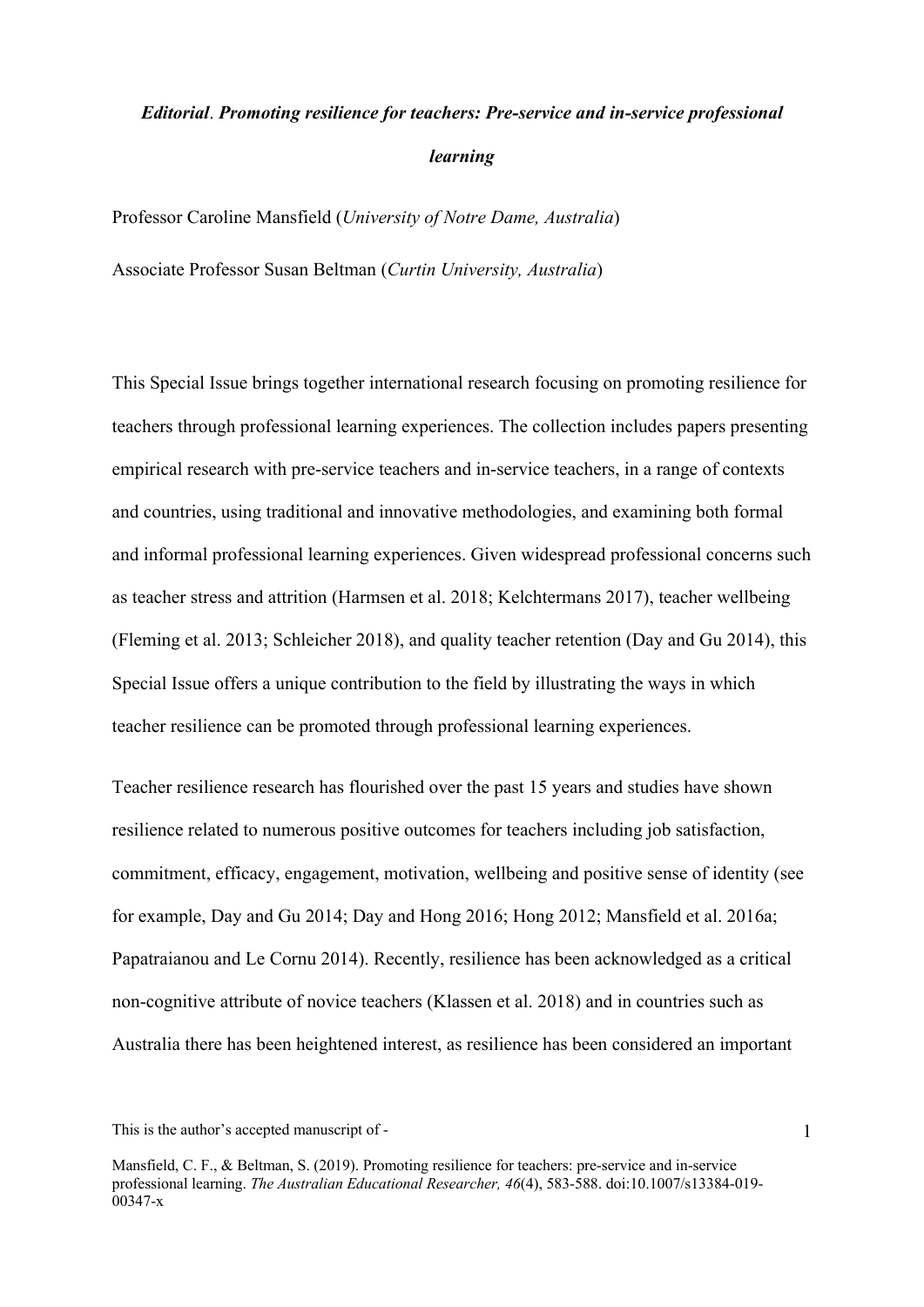non-cognitive capability for selecting applicants into teacher education (Australian Institute of Teaching and School Leadership [AITSL] 2015).

Many studies in the field have explored resilience by investigating perspectives of teachers at various career stages (for example, Day et al. 2006), focusing on the relational world of teaching and its influence on resilience (for example, Le Cornu 2013), and exploring the micro and macro ecologies that impact on teacher resilience in different countries and contexts (for example, Mansfield et al. 2018). While the extant literature has enabled comprehensive understandings of teacher resilience and how it may be challenged and supported through personal and contextual risks and resources, the issue of how teacher resilience may be promoted through professional learning has received less emphasis. Recent research provides emerging evidence that resilience related skills and strategies can be enhanced during pre-service teacher education (for example, Beltman et al. 2018; Peixoto et al. 2018) and there is also some support for the view that professional learning opportunities for in-service teachers may also play a role in supporting teacher resilience throughout the career span (for example, Gibbs and Miller 2013). A focus on professional learning experiences that promote resilience is the next step in the field as recently highlighted by Wosnitza et al. (2018).

This is the author's accepted manuscript of - 2 The papers in this Special Issue share a social ecological view of resilience (Ungar 2012) and the view of resilience as the *capacity* of an individual teacher to harness personal and contextual resources to navigate through challenges, as well as the dynamic *process* whereby characteristics of individual teachers and of their personal and professional contexts interact over time as teachers use particular strategies, to enable the *outcome* of a teacher who experiences professional engagement and growth, commitment, enthusiasm, satisfaction, and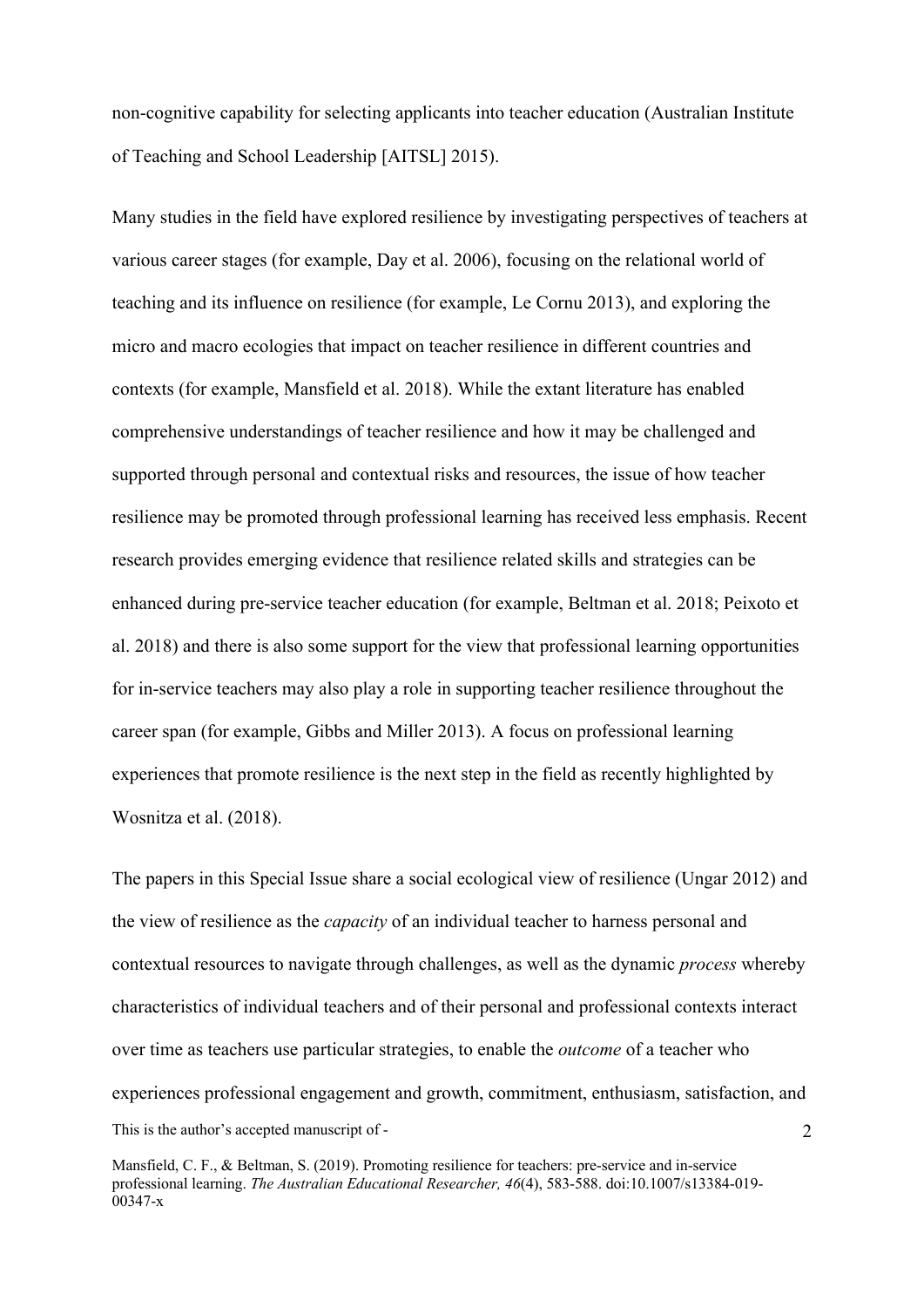wellbeing (Beltman 2015; Mansfield et al. 2016b). A social ecological view of resilience enables resilience resources at various system levels to be examined and takes into account the role of and interaction between both person and context factors. This view aligns with Masten's (2014) description of the resilience process as involving "many systems within the individual as well as many systems outside the individual" (p. 170) and whereby "adaptive function of the individual is interdependent with many other systems at different levels of function that are continually interacting" (p. 170). The papers in this Special Issue focus on various systems to address the aims of the study and interpret findings.

The research setting of the first three papers is that of Australian preservice teacher education. The first paper, by McGraw and McDonough, uses a thinking dispositions framework, and extends beyond the personal system to examine preservice teachers' experiences as they move into their first structured professional experience placement in schools. An Australian University-School partnership is described, along with the strategies to support the preservice teachers' professional learning. Developing good relationships with students and colleagues was found to be a critical resource for resilience.

The second paper (Beutel et al.), in the context of an Australian formal preservice teacher education professional course, explores personal and contextual resources available to preservice teachers to support their resilience during a professional learning placement. Focus groups and prepared case studies were used to generate data. The support of others, this time supervising teachers, family and friends, as well as the wider school context were again crucial in this high stakes setting where a range of strategies and resources are needed for success.

This is the author's accepted manuscript of -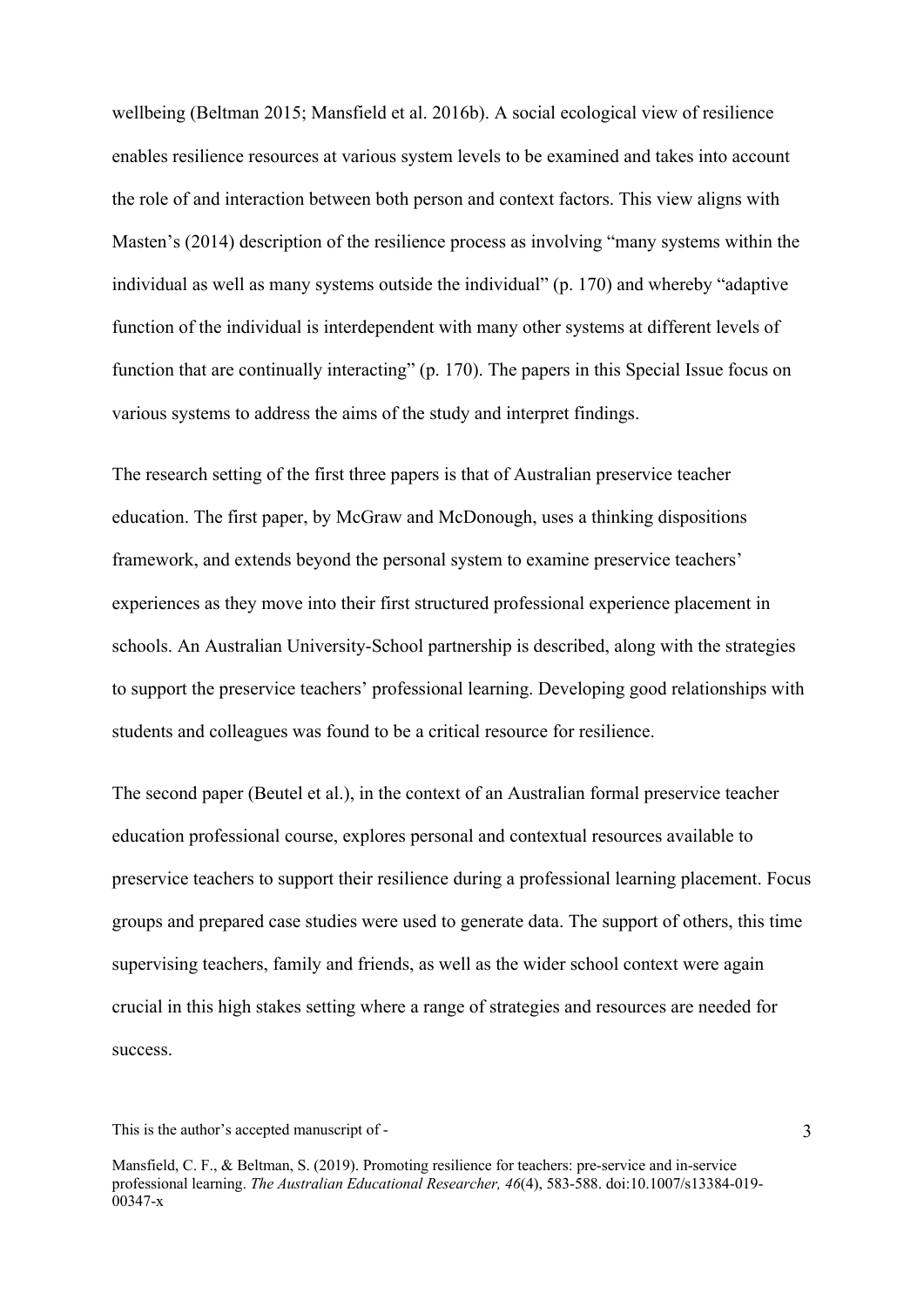The third paper (Weatherby-Fell et al.) is also set in the context of a formal Australian preservice course, this time with preservice teachers in an early childhood course. Also centred on the high-stakes setting of a professional experience placement, this study uses interviews to examine the role of an online professional learning tool designed to build capacity for resilience in preservice teachers (BRiTE). Participants spoke about their anticipated and experienced challenges as well as the resources used. Again, relationships with others in the context were important, such as colleagues in the early learning centre and university supervising staff. Relationships with the pupils' families were also important in this setting. The authors note that having the BRiTE modules integrated into their wider course contributed to their positive impact.

In the fourth paper of this Special Issue, Mansfield and Gu examine the support provided to Australian early career teachers as they move beyond the university into the workplace. Two online surveys at different time points and telephone interviews were used to examine the nature and impact of beginning teachers' formal and informal professional learning activities. The authors describe a wide range of activities that were undertaken along a continuum of informal to formal activities, and suggest that a simple informal-formal dichotomy is unhelpful. The findings highlight the importance of multiple levels of context, as beginning teachers observed and were observed by more experienced colleagues, took part in formal programs, read relevant literature, and participated in wider professional networks. Having the support of an in-class personal coach was found to be particularly beneficial, emphasising again the importance of trusting relationships.

This is the author's accepted manuscript of - The fifth paper in this Special Issue focuses on the personal system and more experienced teachers (Beltman and Poulton). Data for the study were extracted from an innovative online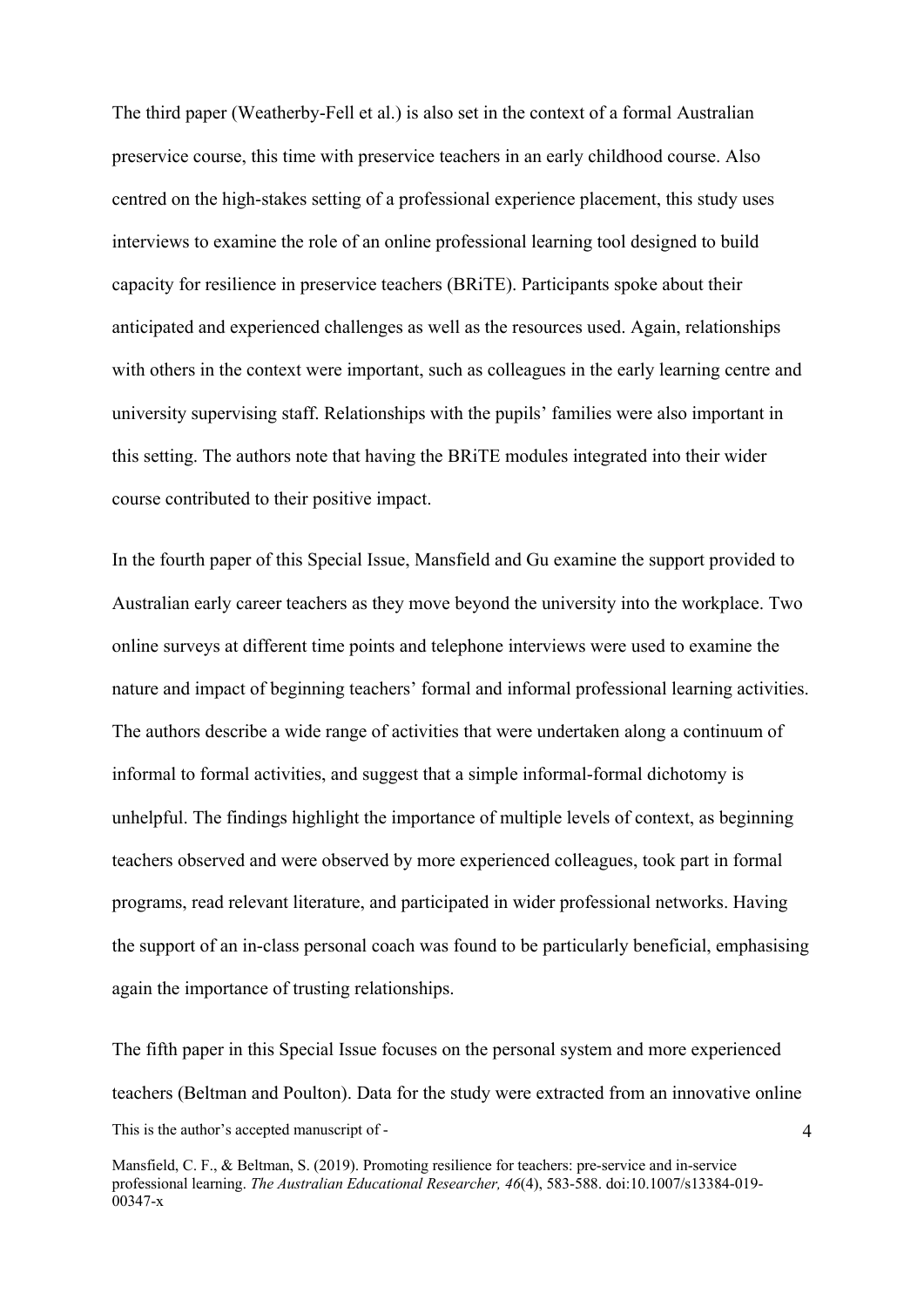professional learning tool designed for promoting preservice teacher resilience but used by a wide range of educators (BRiTE). The paper examines the strategies reported by in-service teachers from several countries who completed the online modules and responded to a question regarding the strategies for managing heightened emotions. The strategies are discussed in terms of constructs such as emotional regulation and coping, as well as resilience. Consistent with some other papers in this Special Issue, teacher responses focused on strategies within the personal system and immediate context, raising the issue of how to encourage and enhance the role of wider systems in supporting teacher resilience.

Paper six, by Fernandes and colleagues from Portugal, presents a quasi-experimental, quantitative study regarding the effects of a professional learning program for in-service teachers. Using a multidimensional, multi-level approach, the authors measured personal level constructs such as commitment, self-efficacy and motivation, as well as wider level contextual aspects such as perceived school support. In partnership with schools, the university developed and conducted a face-to-face professional learning program comprising a number of modules. The authors discuss some promising as well as contradictory findings, indicating ways that the modules could be used to enhance and support teacher resilience.

This is the author's accepted manuscript of - The final, seventh paper of the Special Issue is a conceptual paper (Collie and Perry) which presents a model of resilience centred on teachers' social-emotional competence: the Framework for Cultivating Teacher Thriving. Included in the model is the construct of relatedness and the important role of school leaders who are caring and provide emotional support to teachers is outlined. The role of professional learning in developing skills and therefore perceived competence and autonomy is also discussed. In addition, the classroom, school and system contexts are explicitly included in the framework, as well as the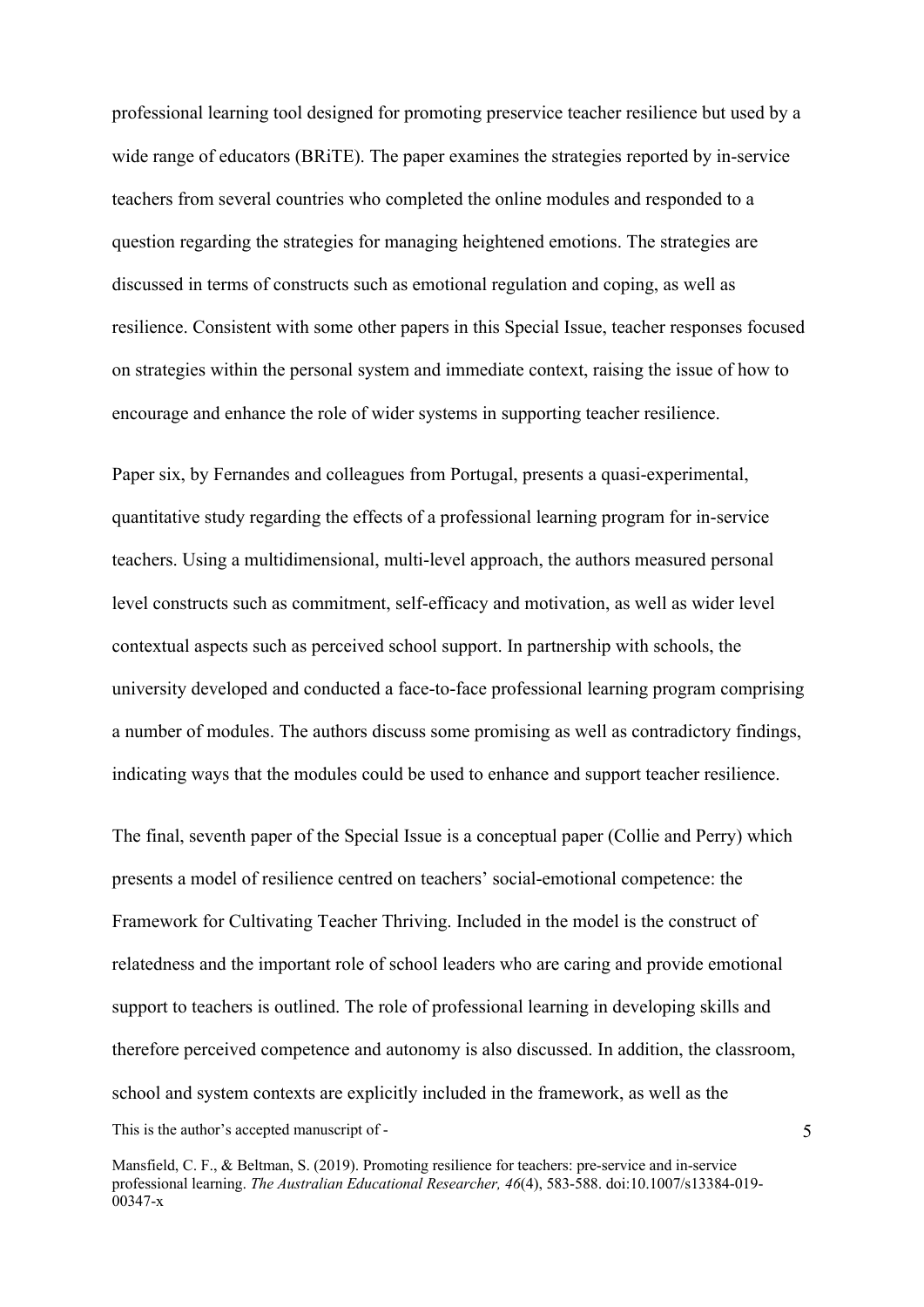interrelationships between all its elements. The authors suggest that teachers' thriving or resilience is best promoted by a combination of organisation-led and teacher-initiated efforts for developing social-emotional competence.

This Special Issue is innovative in nature, bringing together empirical and conceptual studies focused on the same theme, yet moving the field forward to focus on the role of formal and informal professional learning in the teacher resilience process. Methodologically, the collection of studies draws on qualitative, quantitative and mixed methods approaches. The Special Issue is of interest to teacher educators, pre-service and in-service teachers, education sectors, psychologists, researchers investigating professional resilience in other disciplines (e.g. nursing, veterinary medicine, social work) as well as those interested in the potential of interventions to support resilience. Future research directions and practical implications are raised in and arise from the Special Issue papers. For example, can we develop observational measures of teacher resilience, to complement survey and interview data, to determine the impact of interventions rather than relying on self-reports? How can systems offer a range of formal and informal professional learning that is still personalised and how can individuals, universities, schools and systems work together to provide this comprehensive range? Given the multidimensional nature of resilience and the dynamic complexity of multiple contexts, are there some key elements of content or format that should be featured in professional learning interventions? It is well-established that professional resilience is linked with personal wellbeing, professional longevity, workplace collegiality, and supportive workplaces and policies. This Special Issue addresses the next step by illustrating ways to promote professional resilience through professional learning.

This is the author's accepted manuscript of -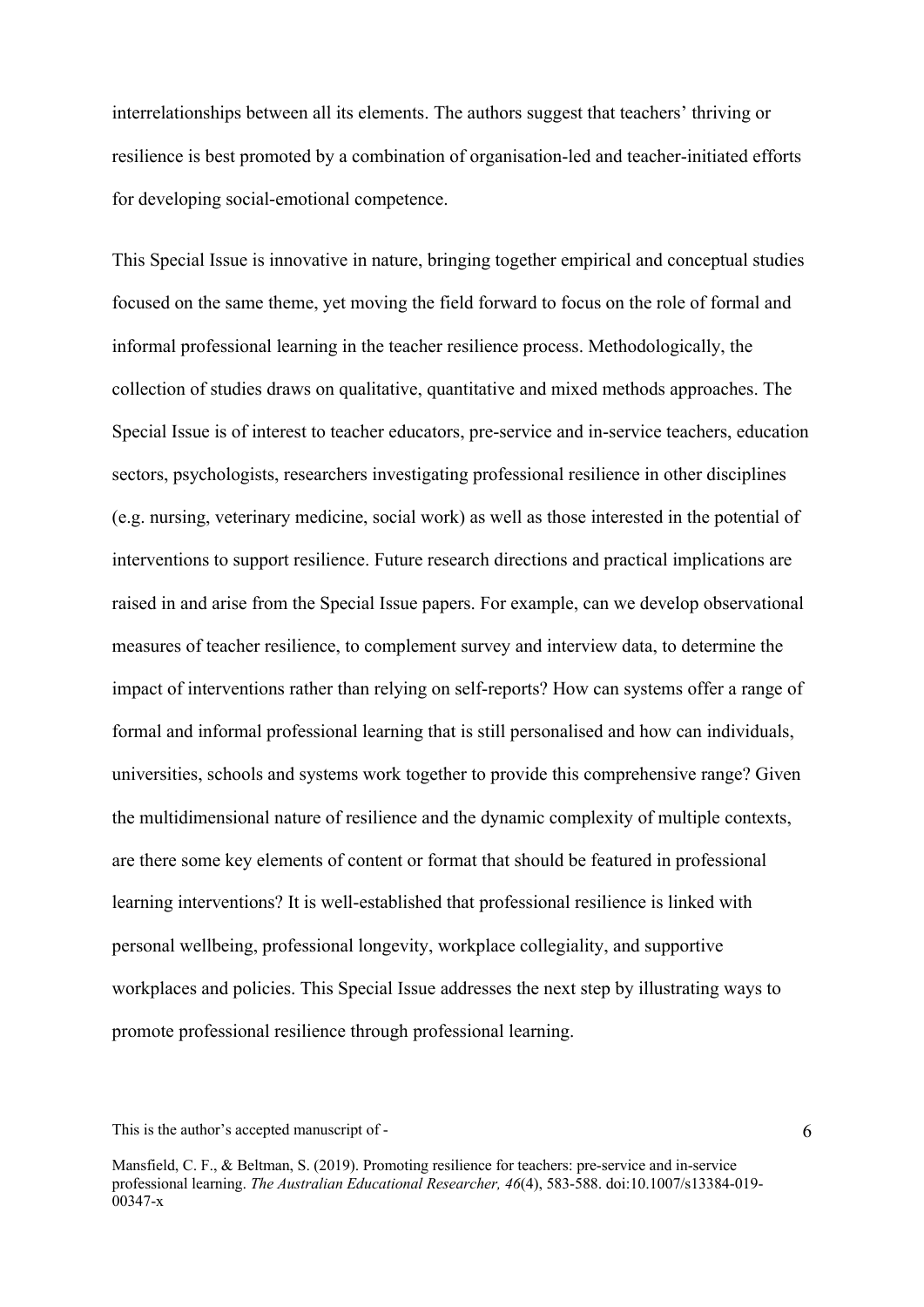## **References**

- Australian Institute for Teaching and School Leadership [AITSL]. (2015). *Action now: Selection of entrants into initial teacher education*. Melbourne: AITSL Retrieved from http://www.aitsl.edu.au/initial-teacher-education/ite-reform/selection.
- Beltman, S. (2015). Teacher professional resilience: Thriving not just surviving. . In N. Weatherby-Fell (Ed.), *Learning to teach in the secondary school* (pp. 20-38). Melbourne, Australia: Cambridge University Press.
- Beltman, S., Mansfield, C. F., Wosnitza, M., Weatherby-Fell, N., & Broadley, T. (2018). Using Online Modules to Build Capacity for Teacher Resilience. In M. Wosnitza, F. Peixoto, S. Beltman, & C. F. Mansfield (Eds.), *Resilience in education: Concepts, contexts and connections* (pp. 237-253). Cham: Springer International Publishing.
- Day, C., & Gu, Q. (2014). *Resilient teachers, resilient schools: Building and sustaining quality in testing times*. Oxon, UK: Routledge.
- Day, C., & Hong, J. (2016). Influences on the capacities for emotional resilience of teachers in schools serving disadvantaged urban communities: Challenges of living on the edge. *Teaching and Teacher Education, 59*, 115-125. doi:http://dx.doi.org/10.1016/j.tate.2016.05.015
- Day, C., Sammons, P., Kington, A., Gu, Q., & Stobart, G. (2006). Methodological synergy in a national project: The VITAE story. *Evaluation and Research in Education, 19*(2), 102-125. doi:10.2167/eri422.0

This is the author's accepted manuscript of -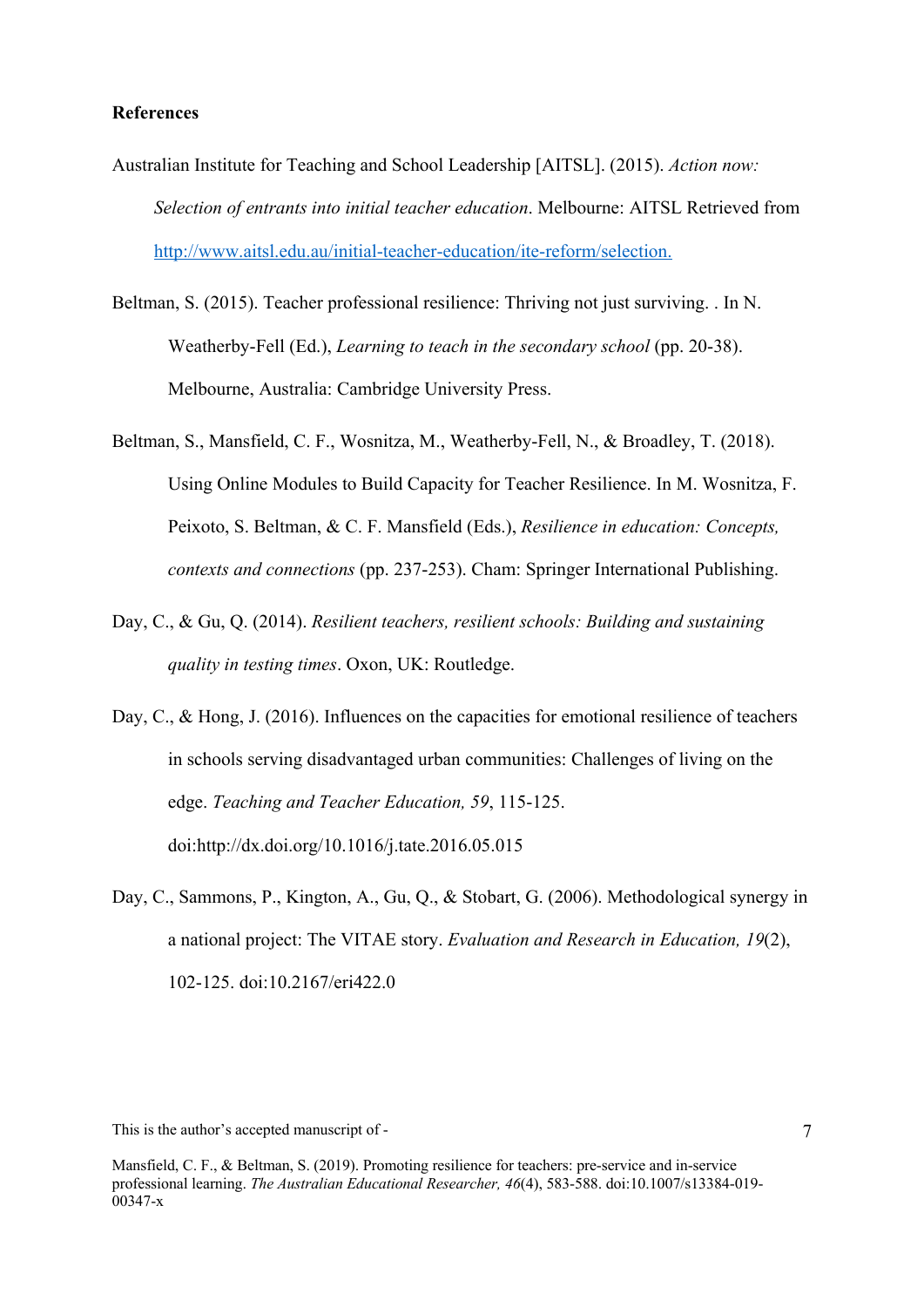- Fleming, J. L., Mackrain, M., & LeBuffe, P. A. (2013). Caring for the caregiver: Promoting the resilience of teachers. In S. Goldstein & R. B. Brooks (Eds.), *Handbook of resilience in children*. New York: Springer Science+Business Media.
- Gibbs, S., & Miller, A. (2013). Teachers' resilience and well-being: A role for educational psychology. *Teachers and Teaching: Theory and Practice, 20*(5), 609-621. doi:10.1080/13540602.2013.844408
- Harmsen, R., Helms-Lorenz, M., Maulana, R., & van Veen, K. (2018). The relationship between beginning teachers' stress causes, stress responses, teaching behaviour and attrition. *Teachers and Teaching*, 1-18. doi:10.1080/13540602.2018.1465404
- Hong, J. Y. (2012). Why do some beginning teachers leave the school, and others stay? Understanding teacher resilience through psychological lenses. *Teachers and Teaching: Theory and Practice, 18*(4), 417-440. doi:10.1080/13540602.2012.696044
- Kelchtermans, G. (2017). 'Should I stay or should I go?': unpacking teacher attrition/retention as an educational issue. *Teachers and Teaching*, 1-17. doi:10.1080/13540602.2017.1379793
- Klassen, R. M., Durksen, T. L., Al Hashmi, W., Kim, L. E., Longden, K., Metsäpelto, R.-L. et al. (2018). National context and teacher characteristics: Exploring the critical noncognitive attributes of novice teachers in four countries. *Teaching and Teacher Education, 72*, 64-74. doi:10.1016/j.tate.2018.03.001
- Le Cornu, R. (2013). Building early career teacher resilience: The role of relationships. *Australian Journal of Teacher Education, 38*(4), 1-16. doi:10.14221/ajte.2013v38n4.4

This is the author's accepted manuscript of -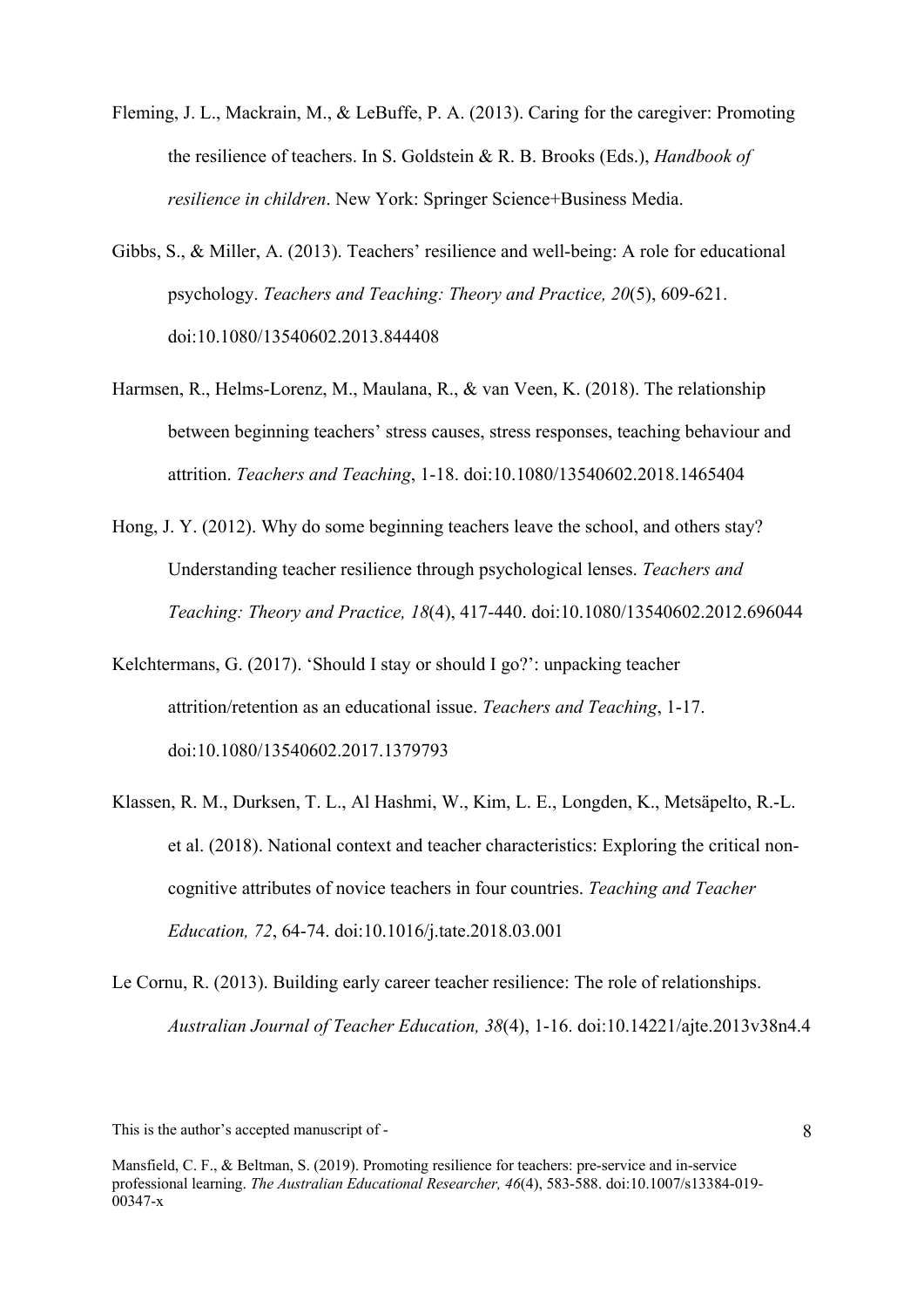- Mansfield, C. F., Beltman, S., Broadley, T., & Weatherby-Fell, N. (2016a). Building resilience in teacher education: An evidenced informed framework. *Teaching and Teacher Education, 54*, 77-87. doi:10.1016/j.tate.2015.11.016
- Mansfield, C. F., Beltman, S., Weatherby-Fell, N., & Broadley, T. (2016b). Classroom ready? Building resilience in teacher education. In R. Brandenberg, S. McDonough, J. Burke, & S. White (Eds.), *Teacher Education: Innovation, intervention and impact* (pp. 211-229). Singapore: Springer.
- Mansfield, C. F., Ebersöhn, L., Beltman, S., & Loots, T. (2018). Great Southern Lands: Making Space for Teacher Resilience in South Africa and Australia. In M. Wosnitza, F. Peixoto, S. Beltman, & C. F. Mansfield (Eds.), *Resilience in Education: Concepts, Contexts and Connections* (pp. 53-71). Cham: Springer International Publishing.
- Papatraianou, L. H., & Le Cornu, R. (2014). Problematising the role of personal and professional relationships in early career teacher resilience. *Australian Journal of Teacher Education, 39*(1), 100-116. doi:10.14221/ajte.2014v39n1.7
- Peixoto, F., Wosnitza, M., Pipa, J., Morgan, M., & Cefai, C. (2018). A multidimensional view on pre-service teacher resilience in Germany, Ireland, Malta and Portugal. In M. Wosnitza, F. Peixoto, S. Beltman, & C. F. Mansfield (Eds.), *Resilience in Education: Concepts, Contexts and Connections* (pp. 73-89). Cham: Springer International Publishing.
- Schleicher, A. (2018). Valuing our teachers and raising their status: How communities can help, International Summit on the Teaching Profession. Paris: OECD Publishing. Retrieved 22 July 2019 from http://dx.doi.org/10.1787/9789264292697-en

This is the author's accepted manuscript of -